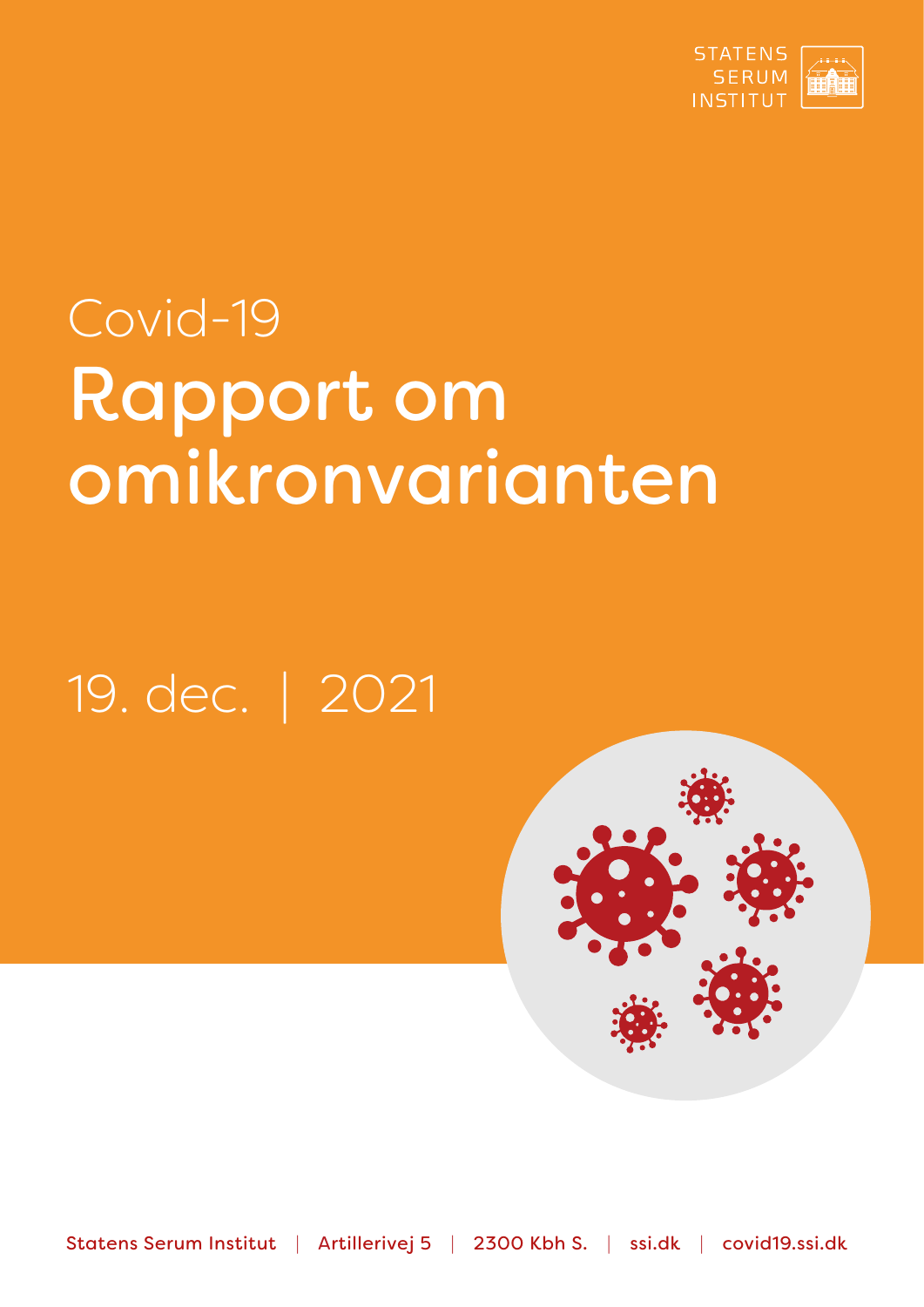

### **Status of the SARS-CoV-2 variant Omicron in Denmark**

#### **Status for SARS-CoV-2 varianten omikron i Danmark**

19 December 2021

Data extracted: 19 December 2021 at 12.30

Data opgjort: 19. december 2021 kl. 12.30

#### **Remarks on data reference of the report.**

In the previous version of this table before 2021-12-16, only cases that was tested for a possible variant of concern, were included in the other variants columns, across tables and figures. These changes especially increase non-omicrion admission in Table 6, and results in slightly increased number of SARS-CoV-2. The changes do not affect the omicron results.

Omicron cases are identified through variant PCR and whole-genome sequencing (WGS). Few test results may not be included in the report due to data delays. Furthermore, small changes in data can occur retrospectively.

There are currently registered a total of 18,753 B.1.1.529 (Omicron) SARS-CoV-2 cases in Denmark.

#### **Bemærkninger til datagrundlaget for rapporten.**

I tidligere versioner af rapporten før 16-12-2021, indgik kun prøveresultater på SARS-CoV-2-positive prøver fra de kliniske mikrobiologiske afdelinger, hvor der var foretaget variant-PCR.

Dette har særligt betydning for tallene på indlagte i Tabel 6, hvor der ses en relativ stor stigning i indlagte med andre varianter end omikron. Det betyder også, at det samlede antal SARS-CoV-2 prøver pr. prøvedato er højere for stort set alle datoer. Ændringerne påvirker ikke tallene for omikron varianten.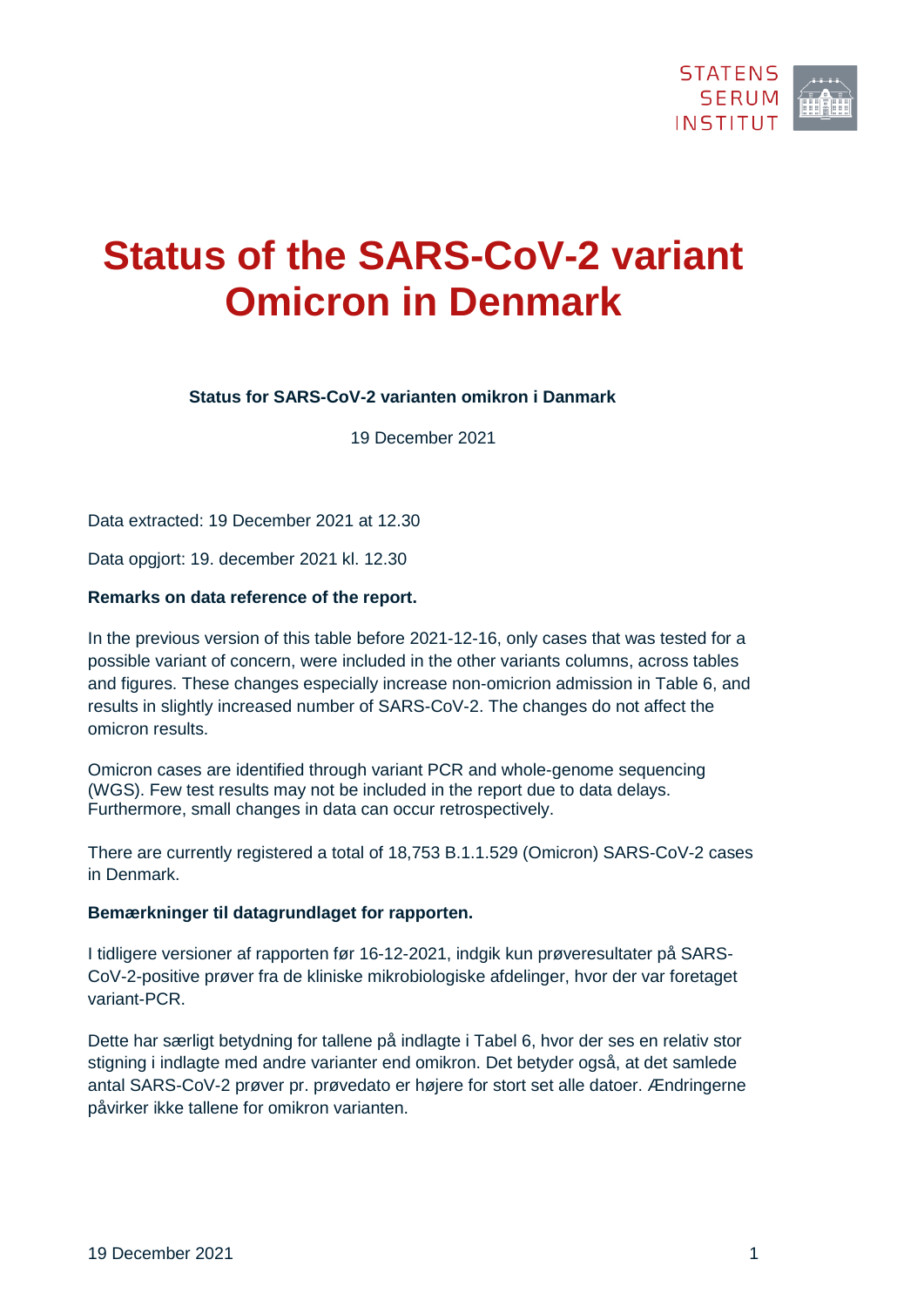

Det totale antal omikrontilfælde er opgjort ud fra variant-PCR og helgenomssekventering (WGS). Da data opgøres med en vis forsinkelse vil de seneste dages prøvesvar ikke indgå i rapporten og få tilfælde kan mangle.

Der er for nuværende fundet 18.753 tilfælde af SARS-CoV-2 varianten omikron (B.1.1.529) i Danmark.

#### **Table 1. Number of Omicron cases in Denmark Tabel 1. Antal omikrontilfælde i Danmark**

| <b>Status</b>                  | <b>No. of Omicron</b><br>cases | $\frac{9}{6}$ | No. of cases<br>since last report |
|--------------------------------|--------------------------------|---------------|-----------------------------------|
| Variant-PCR Matching B.1.1.529 | 18,027                         | 96.1          | 3,301                             |
| WGS confirmed                  | 726                            | 3.9           |                                   |
| Total                          | 18.753                         | 100.0         | 3,301                             |

Please note that data collection takes longer for WGS data than for variant PCR data. WGS data is not run during the weekend. The change in number of cases since last report includes the total number of new positive test results and does not refer to a specific test date.

Bemærk venligst, at WGS data er yderligere forsinket ift. variant-PCR data. WGS data opgøres ikke i weekenden. Ændringen i antal cases siden sidste rapport beskriver det samlede antal nye positive prøveresultater siden sidste rapport og refererer ikke til en specifik prøvedato.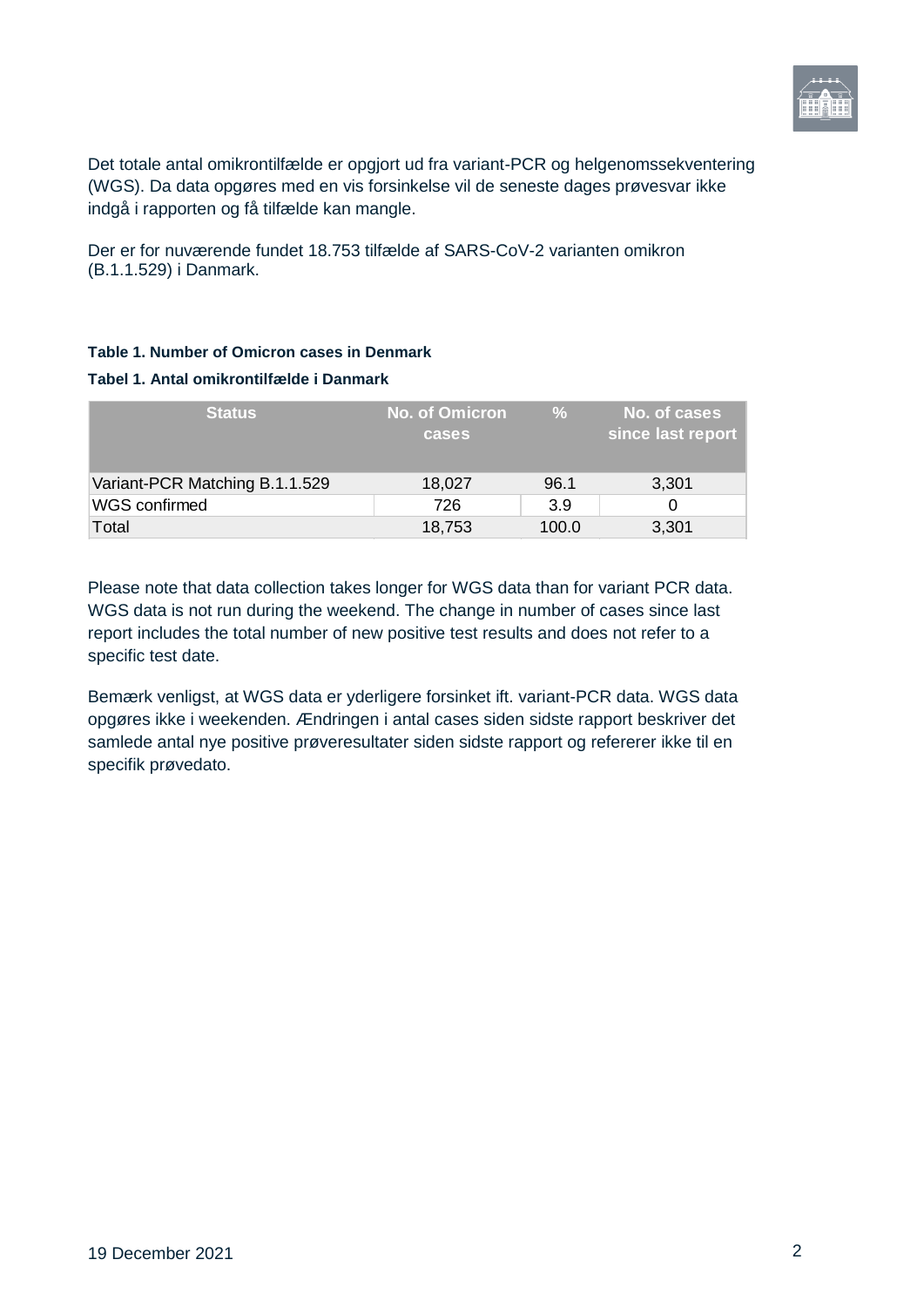#### **Table 2. Number of confirmed COVID-19 and Omicron cases per day\***

| <b>SARS-CoV-2</b><br>confirmed<br>interval<br>cases<br>SARS-CoV-2 cases (%)<br>cases<br>0%<br>0%-0.1%<br>22-11-2021<br>4,514<br>$\mathbf{1}$<br>0%<br>23-11-2021<br>1<br>0%-0.1%<br>4,718<br>24-11-2021<br>4,034<br>$\boldsymbol{0}$<br>0%<br>0%-0.1%<br>0%<br>25-11-2021<br>4,105<br>$\overline{2}$<br>0%-0.2%<br>$\overline{2}$<br>26-11-2021<br>0%<br>4,162<br>0%-0.2%<br>$\overline{2}$<br>27-11-2021<br>0.1%<br>3,853<br>0%-0.2% |
|---------------------------------------------------------------------------------------------------------------------------------------------------------------------------------------------------------------------------------------------------------------------------------------------------------------------------------------------------------------------------------------------------------------------------------------|
|                                                                                                                                                                                                                                                                                                                                                                                                                                       |
|                                                                                                                                                                                                                                                                                                                                                                                                                                       |
|                                                                                                                                                                                                                                                                                                                                                                                                                                       |
|                                                                                                                                                                                                                                                                                                                                                                                                                                       |
|                                                                                                                                                                                                                                                                                                                                                                                                                                       |
|                                                                                                                                                                                                                                                                                                                                                                                                                                       |
|                                                                                                                                                                                                                                                                                                                                                                                                                                       |
|                                                                                                                                                                                                                                                                                                                                                                                                                                       |
| 28-11-2021<br>12<br>0.3%<br>3,894<br>$0.2\% - 0.5\%$                                                                                                                                                                                                                                                                                                                                                                                  |
| 0.2%<br>29-11-2021<br>10<br>$0.1\% - 0.4\%$<br>5,095                                                                                                                                                                                                                                                                                                                                                                                  |
| 30-11-2021<br>5,424<br>24<br>0.4%<br>0.3%-0.7%                                                                                                                                                                                                                                                                                                                                                                                        |
| 01-12-2021<br>4,552<br>74<br>1.6%<br>1.3%-2%                                                                                                                                                                                                                                                                                                                                                                                          |
| 1.3%<br>1%-1.7%<br>02-12-2021<br>4,596<br>60                                                                                                                                                                                                                                                                                                                                                                                          |
| 1.4%<br>1.1%-1.7%<br>03-12-2021<br>71<br>5,173                                                                                                                                                                                                                                                                                                                                                                                        |
| 04-12-2021<br>5,099<br>102<br>2%<br>1.6%-2.4%                                                                                                                                                                                                                                                                                                                                                                                         |
| 3.5%<br>05-12-2021<br>4,807<br>170<br>3%-4.1%                                                                                                                                                                                                                                                                                                                                                                                         |
| 06-12-2021<br>7,113<br>351<br>4.9%<br>4.4%-5.5%                                                                                                                                                                                                                                                                                                                                                                                       |
| 7,340<br>566<br>7.7%<br>7.1%-8.4%<br>07-12-2021                                                                                                                                                                                                                                                                                                                                                                                       |
| 08-12-2021<br>6,688<br>700<br>10.5%<br>9.7%-11.2%                                                                                                                                                                                                                                                                                                                                                                                     |
| 756<br>11.4 %<br>10.6%-12.2%<br>09-12-2021<br>6,641                                                                                                                                                                                                                                                                                                                                                                                   |
| 10-12-2021<br>6,971<br>895<br>12.8%<br>12.1%-13.7%                                                                                                                                                                                                                                                                                                                                                                                    |
| 16.4%<br>6,701<br>1,096<br>15.5%-17.3%<br>11-12-2021                                                                                                                                                                                                                                                                                                                                                                                  |
| 21.9%<br>12-12-2021<br>7,148<br>1,568<br>21%-22.9%                                                                                                                                                                                                                                                                                                                                                                                    |
| 3,054<br>28.8%<br>13-12-2021<br>10,607<br>27.9%-29.7%                                                                                                                                                                                                                                                                                                                                                                                 |
| 14-12-2021<br>4,442<br>11,557<br>38.4%<br>37.6%-39.3%                                                                                                                                                                                                                                                                                                                                                                                 |
| 15-12-2021<br>11,278<br>3,296<br>29.2%<br>28.4%-30.1%                                                                                                                                                                                                                                                                                                                                                                                 |
| 16-12-2021<br>Data pending<br>1,195<br>Data pending<br>Data pending                                                                                                                                                                                                                                                                                                                                                                   |
| 17-12-2021<br>Data pending<br>302<br>Data pending<br>Data pending                                                                                                                                                                                                                                                                                                                                                                     |
| 18-12-2021<br>Data pending<br>$\mathbf{1}$<br>Data pending<br>Data pending                                                                                                                                                                                                                                                                                                                                                            |

#### **Tabel 2. Antal bekræftede covid-19- og omikrontilfælde per dag\***

\*The number of cases for the past few days are associated with some uncertainty due to data delays. \*Antal tilfælde for de sidste dage forbundet med en del usikkerhed, da der kan forekomme forsinkelser i data.

Please also refer to the latest variant PCR report on [ssi.dk.](https://covid19.ssi.dk/virusvarianter/delta-pcr) Se også den seneste opgørelse over variant-PCR på [ssi.dk.](https://covid19.ssi.dk/virusvarianter/delta-pcr)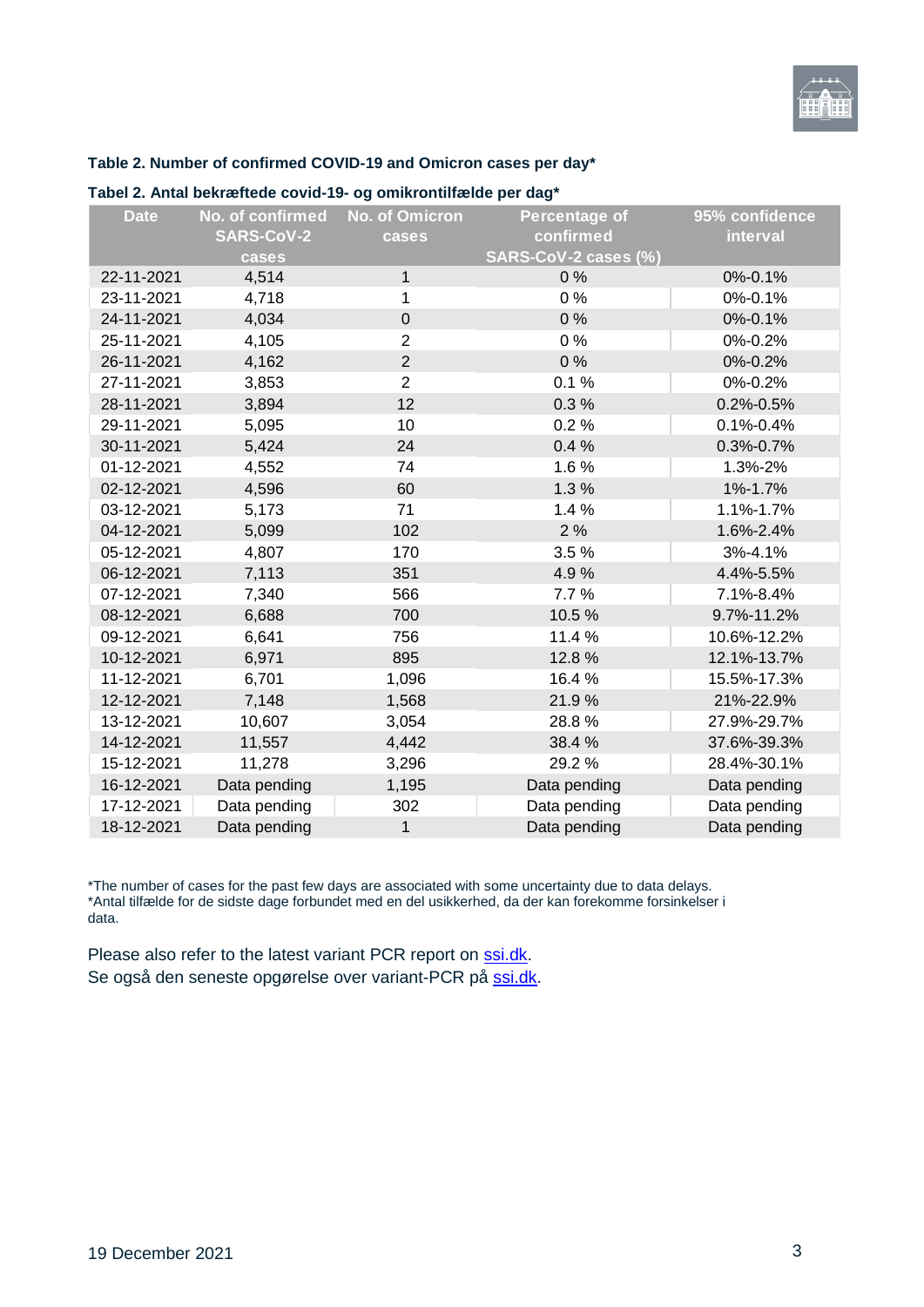

#### **Figure 1. Number of new Omicron cases per day, by region\***



#### **Figur 1. Samlet antal nye omikrontilfælde per dag, fordelt på region\***

\*The number of cases for the past few days are associated with some uncertainty due to data delays. \*Antal tilfælde for de sidste dage forbundet med en del usikkerhed, da der kan forekomme forsinkelser i data.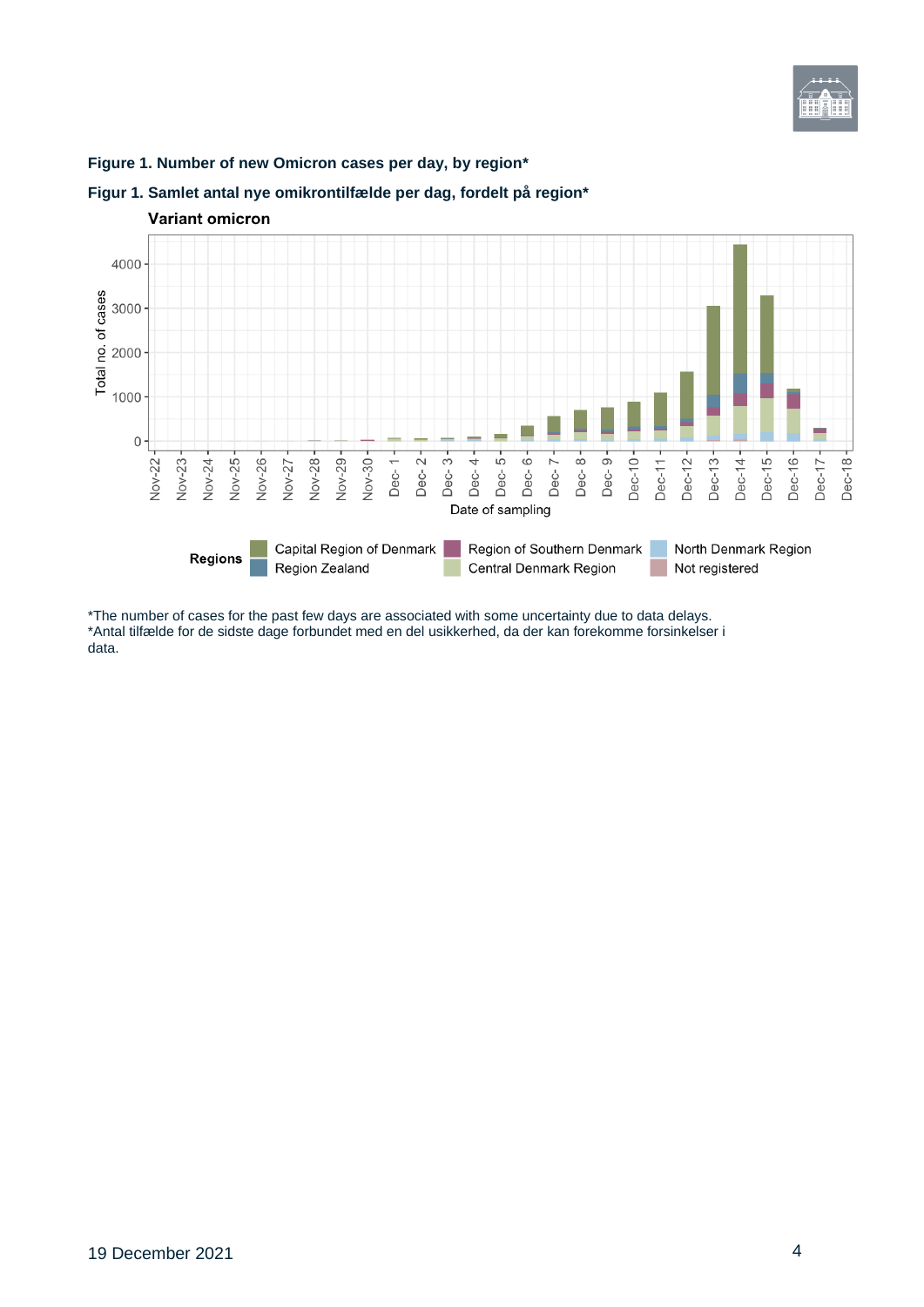

#### **Table 3. Number of Omicron cases by region, for the last two full weeks**

#### **Tabel 3. Regional fordeling af omikrontilfælde de sidste to hele uger**

| Week: 2021-48              |                                             |                         |                                        |                                               |  |
|----------------------------|---------------------------------------------|-------------------------|----------------------------------------|-----------------------------------------------|--|
| <b>Region</b>              | No. of confirmed<br><b>SARS-CoV-2 cases</b> | No. of omicron<br>cases | <b>Percentage confirmed</b><br>$(\% )$ | <b>Binomial 95%</b><br>confidence<br>interval |  |
| Capital Region of Denmark  | 15,581                                      | 213                     | $1.4\%$                                | 1.2%-1.6%                                     |  |
| Region Zealand             | 5,162                                       | 9                       | 0.2%                                   | $0.1\% - 0.3\%$                               |  |
| Region of Southern Denmark | 5,678                                       | 19                      | 0.3%                                   | $0.2\% - 0.5\%$                               |  |
| Central Denmark Region     | 5,778                                       | 210                     | 3.6%                                   | $3.2\% - 4.1\%$                               |  |
| North Denmark Region       | 2,381                                       | 55                      | 2.3%                                   | $1.7\% - 3\%$                                 |  |
| Not registered             | 166                                         | 5                       | 3.0%                                   | 1%-6.9%                                       |  |
| Total                      | 34,746                                      | 511                     | 1.5%                                   | 1.3%-1.6%                                     |  |

| Week: 2021-49              |                         |                |                             |                     |  |
|----------------------------|-------------------------|----------------|-----------------------------|---------------------|--|
| <b>Region</b>              | No. of confirmed        | No. of omicron | <b>Percentage confirmed</b> | <b>Binomial 95%</b> |  |
|                            | <b>SARS-CoV-2 cases</b> | cases          | $(\% )$                     | confidence          |  |
|                            |                         |                |                             | interval            |  |
| Capital Region of Denmark  | 22,042                  | 3,873          | 17.6%                       | 17.1%-18.1%         |  |
| Region Zealand             | 6,955                   | 333            | 4.8%                        | 4.3%-5.3%           |  |
| Region of Southern Denmark | 7,239                   | 303            | 4.2%                        | $3.7\% - 4.7\%$     |  |
| Central Denmark Region     | 8,790                   | 1,135          | 12.9%                       | 12.2%-13.6%         |  |
| North Denmark Region       | 3,341                   | 259            | 7.8%                        | $6.9\% - 8.7\%$     |  |
| Not registered             | 235                     | 29             | 12.3%                       | 8.4%-17.2%          |  |
| Total                      | 48,602                  | 5,932          | 12.2%                       | 11.9%-12.5%         |  |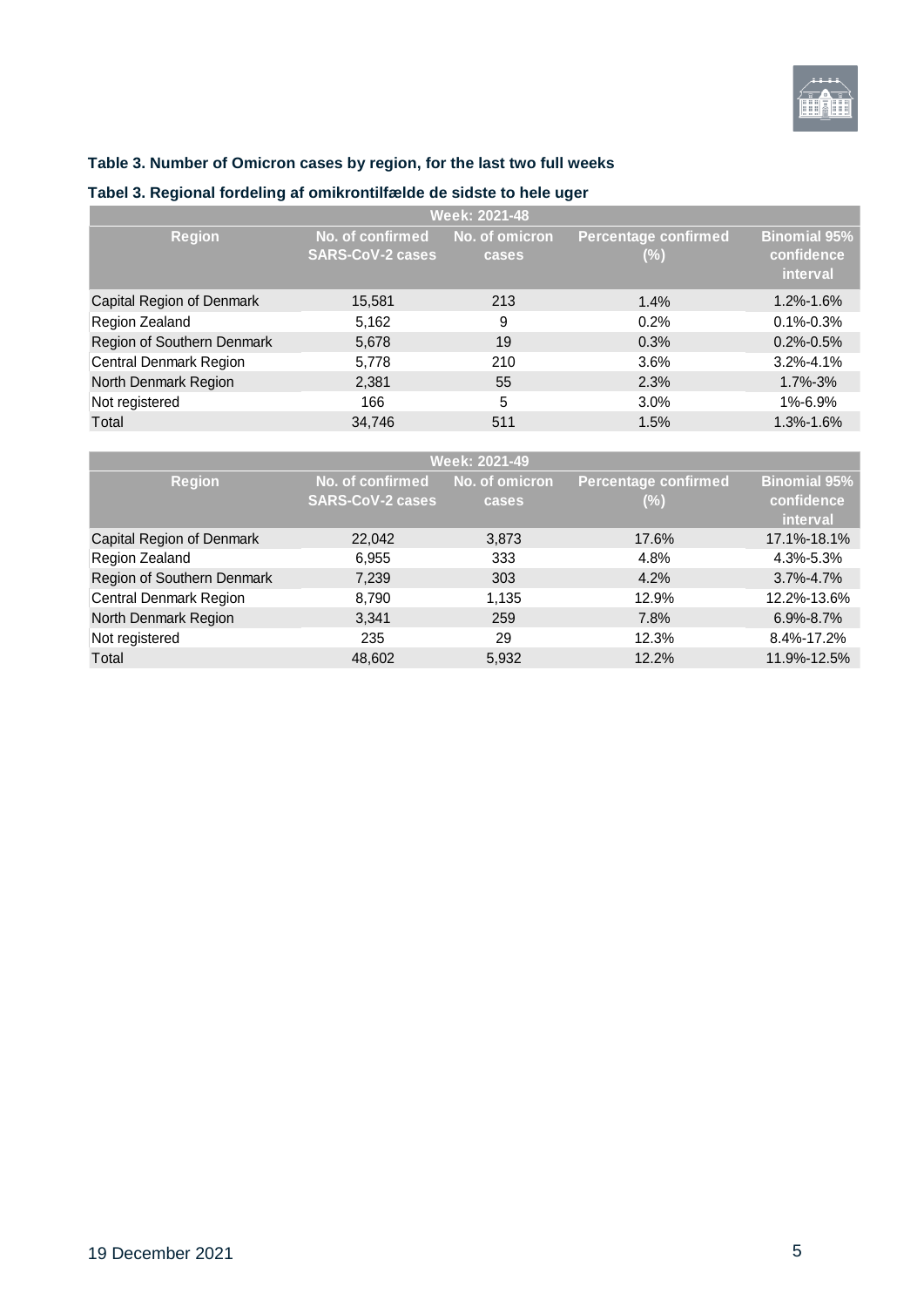

**Figure 2. Number of cases with other SARS-CoV-2 variants and Omicron by age group, data included in the figure are from 22 November to 16 December 2021**



**Figur 2. Antal tilfælde med andre SARS-CoV-2 varianter og omikron, pr. aldersgruppe i perioden fra og med 22. november 2021 til og med 16. december 2021**

**Figure 3. Proportion of other SARS-CoV-2 variants and Omicron cases by age group, data included in the figure are from 22 November to 16 December 2021**

**Figur 3. Andel tilfælde af andre SARS-CoV-2 varianter og omikron per aldersgruppe, ud af alle tilfælde med de pågældende varianter i perioden fra og med 22. november 2021 til og med 16. december 2021**

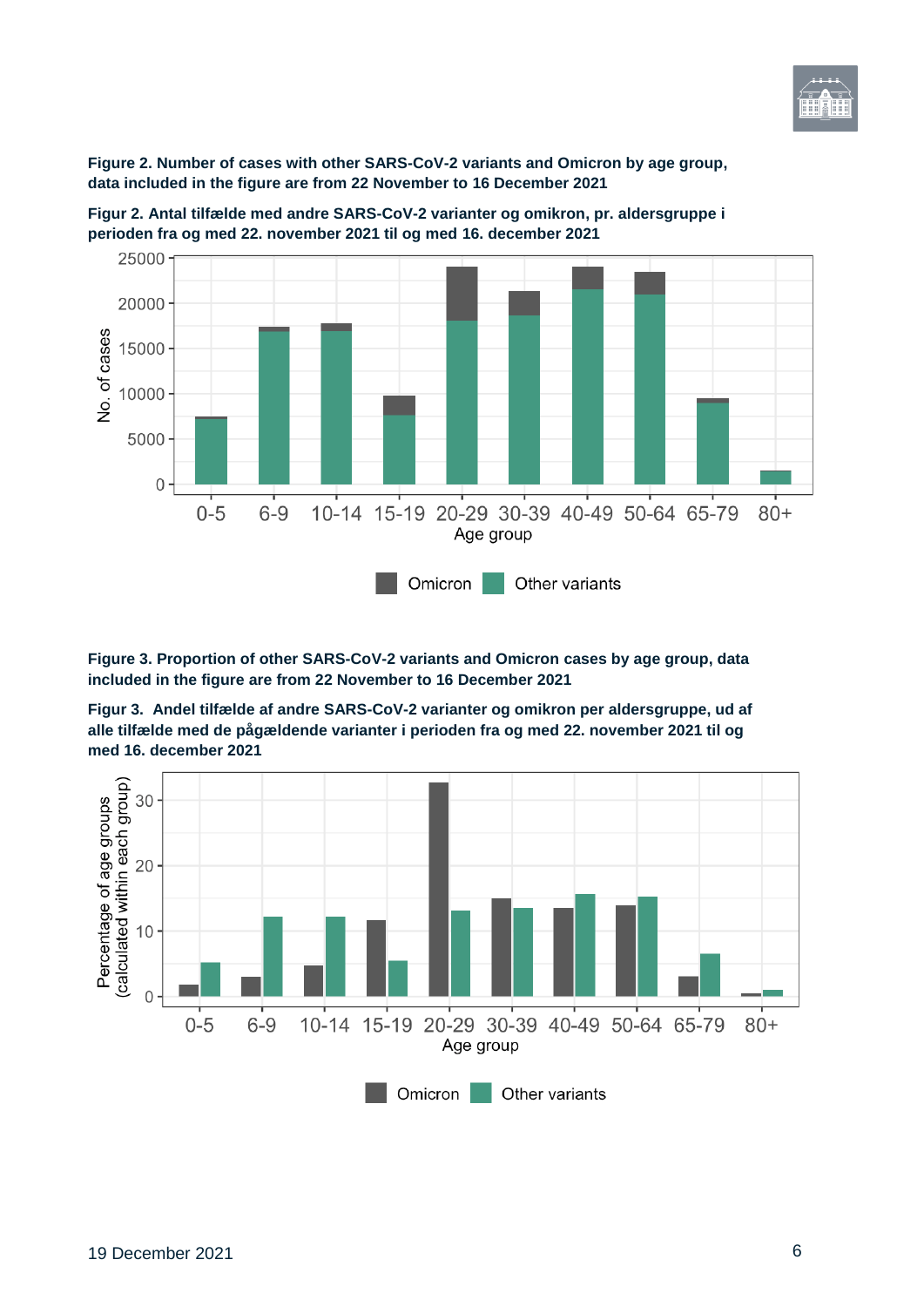

<span id="page-7-0"></span>**Table 4. Vaccination status for individuals ≥12 years infected with Omicron compared to other variants, data included in the table are from 22 November to 16 December 2021**

<span id="page-7-1"></span>**Tabel 4. Vaccinationsstatus for personer ≥12 år med omikron-infektion sammenlignet med andre varianter i perioden fra og med 22. november 2021 til og med 16. december 2021**

| Vaccination status         | <b>Other variants</b> | <b>Other variants</b> | <b>Omicron (No. Omicron</b> |       |
|----------------------------|-----------------------|-----------------------|-----------------------------|-------|
| $(12 + year$ olds)         | (No. of cases)        | (%)                   | of cases)                   | (%)   |
| Booster vaccinated         | 8,866                 | 8.6                   | 1,851                       | 10.8  |
| Fully vaccinated           | 67,034                | 65.3                  | 13,546                      | 79.0  |
| Not vaccinated             | 23,492                | 22.9                  | 1,454                       | 8.5   |
| <b>Received first dose</b> | 3,216                 | 3.1                   | 304                         | 1.8   |
| Total                      | 102,608               | 99.9                  | 17,155                      | 100.0 |

Individuals aged 5-11 years have recently been invited for COVID-19 vaccination, hence the vaccination coverage is relatively low in this age group and not included in [Table 4.](#page-7-0)

Personer i aldersgruppen 5-11 år er frnyligt blevet inviteret til covid-19-vaccination, hvorfor vaccinationstilslutningen i denne aldersgruppe foreløbigt er begrænset. Denne aldersgruppe er derfor ikke inkluderet i [Tabel 4.](#page-7-1)

#### **Table 5. Number of Omicron related hospitalizations at the time of data extraction**

**Tabel 5. Antal omikron-relaterede indlæggelser på tidspunktet for dataopgørelse**

| <b>Omicron related</b><br>hospitalizions | No. of cases |
|------------------------------------------|--------------|
| Hospitalized                             | 30           |
| Hospitalized in ICU                      | rh           |